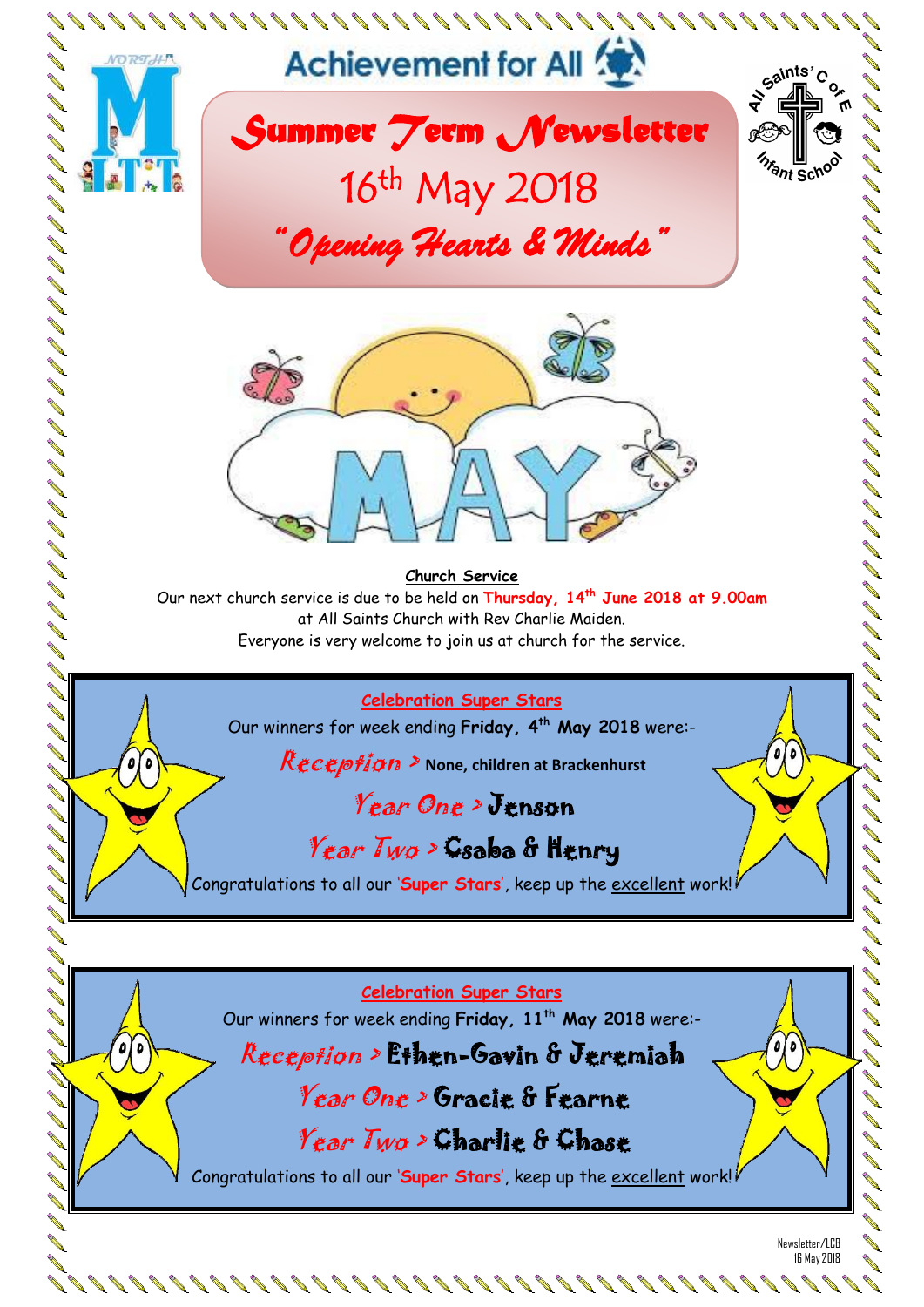## **Cleethorpes Whole School Trip**

You should have received a letter regarding the whole school and pre-school trip to Cleethorpes on **Monday, 23rd July 2018.**

Just a final reminder for any parents/carers who haven't returned the numbers slip yet. Please can you complete the tear off slip, indicating if you are able to attend with your child or how many family members (younger siblings only) will be joining us this year and return the slip to the school office as soon as possible.

# **School Half Term**

School will close on **Friday, 25th May** for half term. We will reopen on **Monday, 4th June 2018.** We hope the children enjoy their half term holiday.

## **Class Photographs**

You can order your child's class photograph on line by going to **www.ordermyphotos.co.uk,** quoting the class reference number which can be found on the proof. Alternatively, you can bring your order and the correct amount of money into school

up till **Tuesday, 22nd May 2018.** These orders will be collected by Lighthouse Photographers and be returned after half term.

# **Reception Year Trip to Brierley Park**

We are taking our Reception Year children to Brierley Park on **Monday, 11th June 2018.** Children will be provided with a packed lunch, however, if you would prefer to send your own lunch please let the school office know.

Children are to wear their uniform top but can wear jogging bottoms or jeans. They will be participating in a nature walk, pond dipping and outdoor learning activities so appropriate footwear like wellington boots should be worn.

We require some adult volunteers to assist on the trip. If you are able to come along please speak to Miss Woods or Mrs Chapman to put your name down.

# **End of Term Disco**

We are holding a sports disco for the whole school on **Thursday, 24th May** from 3.10pm to 4.30pm. The cost will be £1.50 per child.

> Children do **not** need a ticket this time but you just need to register your child and pay their money to Mrs Benham in the school office.

As the disco has a sports theme to it, children can wear sports clothing to school for the day and not wear their uniform.



# **Junk Box Modelling**

Year 2 are currently making vehicles in their lessons. We would appreciate donations of cardboard boxes and tubes etc. No plastic bottles are needed though. Many thanks.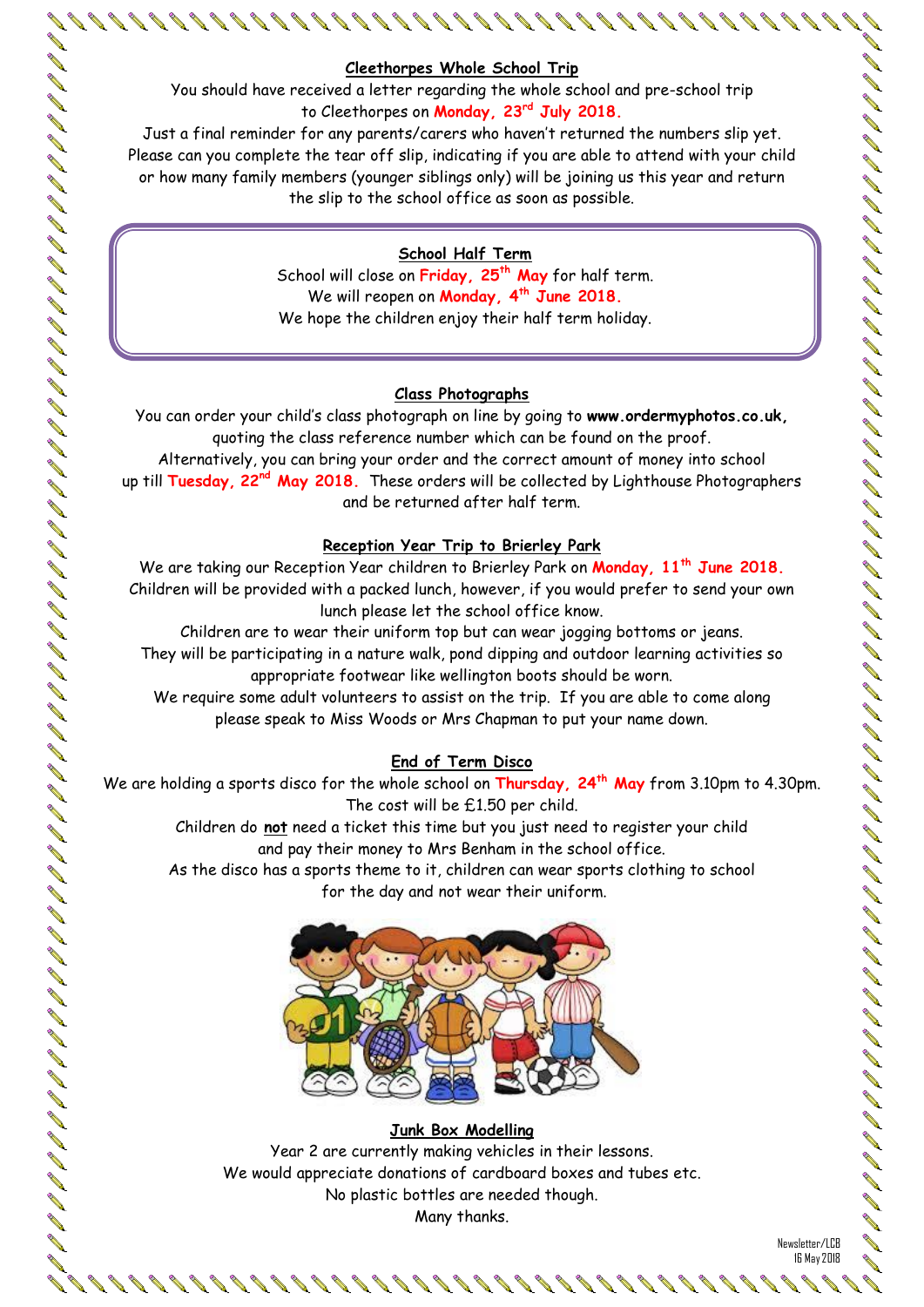# <u>All Saints After School Clubs</u>

### **MONDAY > Lexia Club – Years 1 & 2 ONLY**

Lexia Club is on **Monday, 21st May**. The club focuses on phonics, reading and an ICT programme. It is being run by Mrs Moss from **3.10pm to 4.00pm.** Please see Mrs Benham to register your child's interest.

#### **WEDNESDAY > NEW Disney Dance Club – Years 1 & 2 ONLY**

The Disney Dance Club is on **Wednesday, 16th May** from 3.10pm to 4.00pm. It is now open to all **Years 1 and 2** children with immediate effect. We currently have another 9 places for any children that haven't already registered but would like to attend.

To register your child, please see Mrs Benham in the school office.

#### **THURSDAY > The Zone – Reception Year ONLY**

The Zone is on **Thursday, 17th May** for children in **Reception year. This week we are having a 'movie night'. Please send your child with their pyjama's to change into after school along with their favourite teddy bear, pillow or blanket to snuggle** 

# **in to whilst they watch the film.**

Please ensure your payment of £1.50 is paid prior to your child's attendance. **\*\* Just to give you advance notice that The Zone will be cancelled on Thursday, 14th June due to staff circumstances. We apologise for any inconvenience this may cause.\*\***

## **FRIDAY > Computing/ICT Club – Years 1 & 2 ONLY** The ICT club is on **Friday, 18th May.**

(Year 2 children will have just returned from Ravenstor, so won't need to attend). If you would like your child to attend the ICT club, please speak to Mrs Benham in the school office.

## **FRIDAY > Recorder Club – Year 2 ONLY**

Recorder club will return on **Friday, 25th May** from **3.10pm to 4.00pm** with Mrs Mann.

## **Year 2 Ravenstor Residential**

The majority of our Year 2 children will be going on their Ravenstor Residential trip tomorrow, **Thursday, 17th May** for one night.

A packed lunch has been organised for them to take and they've ordered their main meal for Thursday evening and their sandwich choice for Friday.

Children will be leaving school around 9.15am and are expected back for 3.00pm Friday afternoon. Should there be any unexpected delays we will text parents to let you know.

Don't forget to send your child with a small rucksack to put their lunch and refreshments in, along with any sun cream, sun hat and sun glasses.

Please ensure all items you pack are clearly labelled with their name.

We hope they have lovely weather and enjoy their Ravenstor Residential trip.

We imagine they'll have loads of exciting things to tell you on their return!!

Newsletter/LCB 16 May 2018